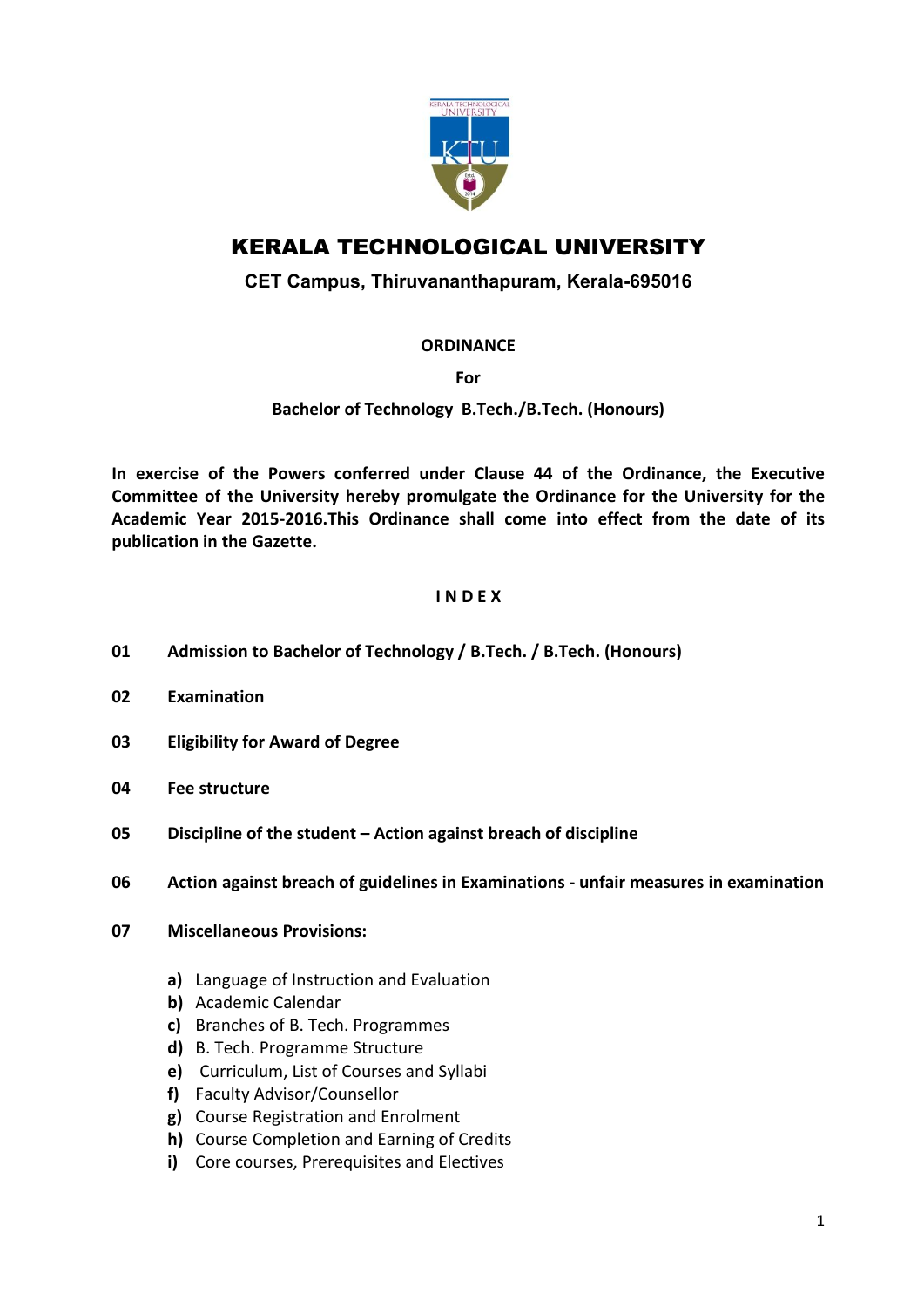- j) End Semester and Supplementary Examinations
- k) Summer Courses and Contact Courses
- l) Academic Assessment/Evaluation
- m) Eligibility to Continue
- n) Course Committees and Class Committees
- o) Eligibility for Grading
- p) Award of Grades
- q) Grades and Grade Points
- r) Academic Auditing
- s) Break of Study
- t) Revaluation and Grade Improvement
- u) Grade Cards
- v) B. Tech Degree
- w) B. Tech. (Honours)
- x) Discipline
- y) Academic Discipline and Welfare Committee
- z) Grievances and Appeals Committee
- 8. Amendment to Ordinance/Regulations/Rules Rules to carry out the purpose of the Ordinance Addendum

#### 1. Admission to Bachelor of Technology / B.Tech. / B.Tech. (Honours)

- a. Eligibility for admission to the B.Tech., programme, admission policy and procedure shall be decided from time to time by following the guidelines issued by the Government of Kerala and the Government of India and other statutory body such as AICTE.
- b. Subject to Clause 1(a), Admission to B.Tech., shall be based on the guidelines given by the State and Central Governments on reservation. Candidates for admission to B.Tech., programme shall have passed the Higher Secondary Examination, Kerala or 12<sup>th</sup> Standard V.H.S.E., C.B.S.E., I.S.C or any other examination considered equivalent to the above mentioned ones. Other eligibility criteria for admission is currently prescribed by the Government of Kerala through Government orders which is based on the entrance examination conducted by the Commission for Entrance Examinations, Government of Kerala and the marks in the qualifying examination subject to the relaxations allowed for backward classes and other communities as specified from time to time.
- c. The Branches of study and number of students admitted are to be based on the approval by the All India Council for Technical Education and the Kerala Technological University.
- d. Notwithstanding all that is stated above, the admission policy may be modified from time to time by the University, particularly to confirm to directions from the Government of Kerala and the Government of India.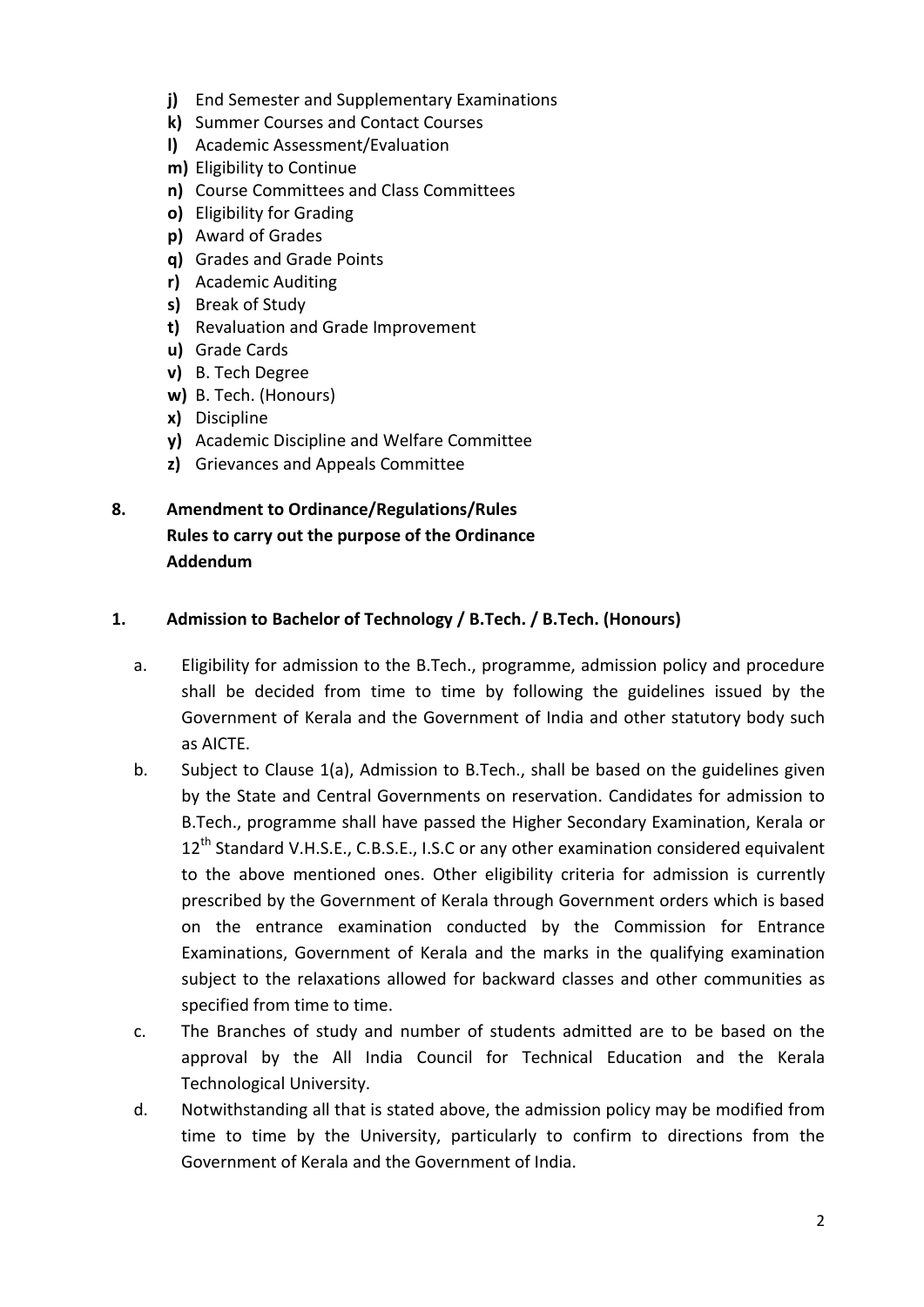e. The B.Tech., / B.Tech. (Honours) programme is a credit based programme. The duration of the B. Tech / B. Tech (Honours) programme will normally be four academic years spanning 8 semesters. The maximum duration shall be six academic years spanning 12 semesters.

## 2. Examination

- a. At the end of the semester, end semester examination will be conducted in all lecture based courses offered in the semester and will normally be of three hours duration, unless otherwise specified. Supplementary examinations shall be conducted before the commencement of the next semester, for students who are eligible and have registered for them.
- b. Students, who have completed a course but could not write the end semester examination for valid reasons like illness or personal exigencies, are allowed to write the supplementary examination or the end semester examination at the next opportunity and earn the credits without having to register for the course again provided they meet other eligibility criteria.
- c. The main eligibility criteria for the end semester examination are attendance in the course, internal marks and no pending disciplinary action. The minimum attendance for appearing for the end semester examination is 75% in each course. Further, the internal evaluation marks in the course should be 45% or above. Students who do not meet these eligibility criteria are awarded an FE grade and have to register for the course again.
- d. Students who could not write the end semester examination due to health reasons or other exigencies can register for the supplementary examination, with the approval of the principal provided they have 45% or above marks in the internal evaluations for the course. Candidates who received F grade can also write the supplementary examination. Grades awarded in the supplementary examination will be taken as the end semester grades in these courses.

# 3. Eligibility for Award of Degree

The award of B. Tech. / B. Tech. (Honours) degree shall be based on the recommendation of the Academic Committee and the approval of the Board of Governors and in accordance with the academic regulations, if any, issued for the said purpose by the University.

Award of B. Tech. Degree

A student will be eligible for the award of B. Tech. Degree of the University on satisfying the following requirements.

- i) Earned credits for all the core courses and the Project.
- ii) Earned the required minimum credits as specified in the curriculum for the branch of study.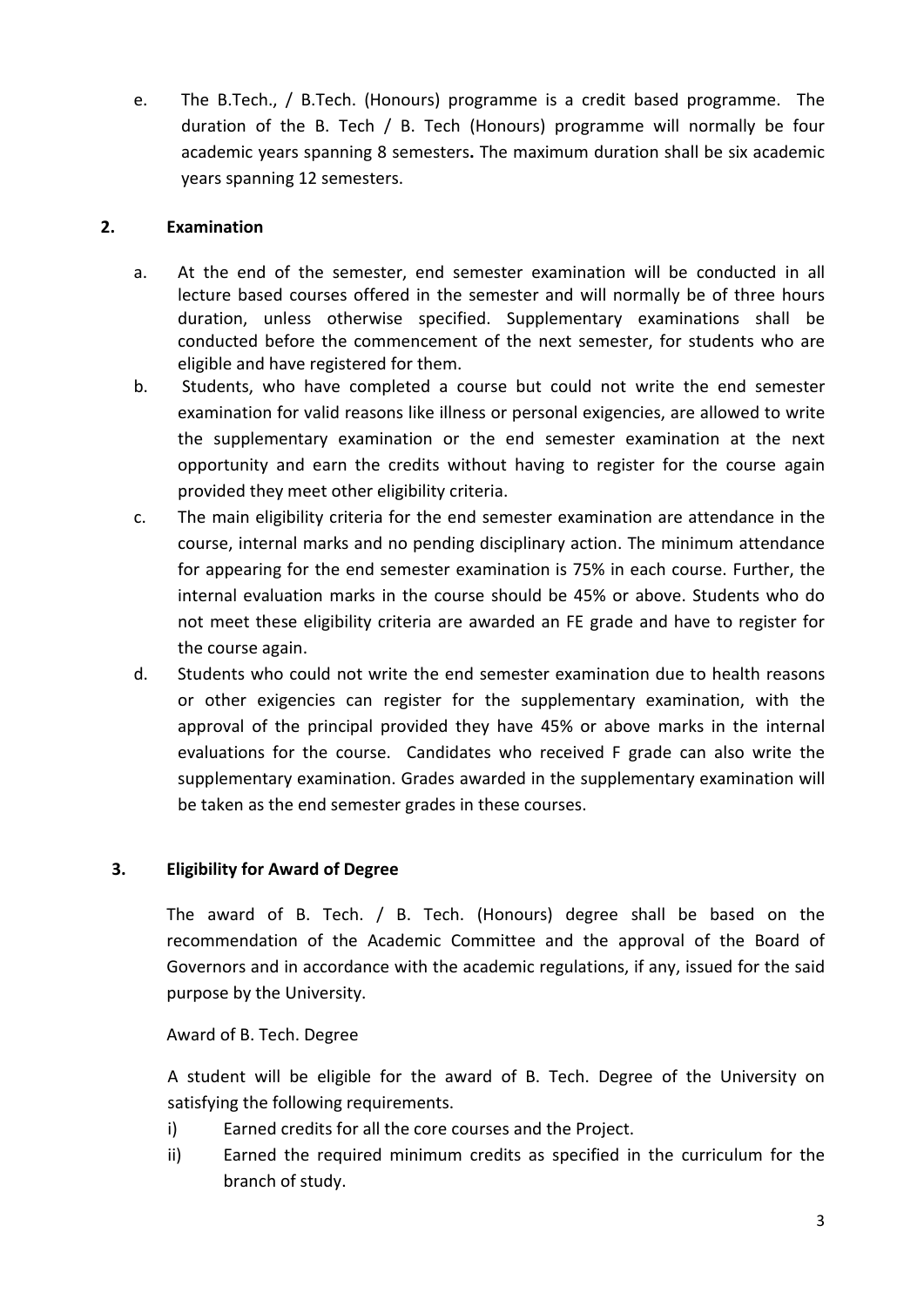iii) No pending disciplinary action.

# 4. Fee charged by the University

Fee charged for the programme shall be decided by the University from time to time and informed to all concerned for compliance.

#### 5. Discipline of the student – Action against breach of discipline

Every college shall have a Student's Welfare Committee and a Disciplinary Action Committee, constituted by the Principal of the college. Each college should have a Grievance Redressal and Appeals Committee constituted by the Principal to address the grievances of the students and to consider their appeals on any decisions made by the college. Details on the constitution and terms of reference are outlined in 7-x, 7-y, and 7-z.

#### 6. Breach of guidelines and unfair practices in Examinations

These are viewed seriously and appropriate actions are to be taken by the colleges as detailed in 7-x.

#### a. Language of Instruction and Examination.

Unless otherwise stated, the language of instruction and examinations shall be English.

#### b. Academic Calendar.

The University shall publish in its website the academic calendar for every academic semester indicating the commencement of the semester and beginning of instruction. It will specify the course registration and enrolment dates, the schedule for mandatory internal tests for theory courses, dates by which laboratory/practical evaluations are to be completed, date for finalization of internal marks, last instruction day in the semester, planned schedule of end semester examinations and result declaration as well as approved holidays falling within the semester. Schedules for the supplementary examinations and result declaration dates are to be included in the calendar. Summer course schedule and result declaration have also to be indicated in the calendar. Additionally colleges may publish their academic calendar, in line with the University academic calendar, indicating other schedules and events they plan to conduct during the semester.

### c. Branches of B. Tech. Programmes.

The Branches of B. Tech. /B. Tech. (Honours) programme offered by the University are listed separately at the end of this Ordinance

### d. B. Tech. Programme Structure

i) B. Tech. / B. Tech. (Honours) programme in all branches of study is structured on a credit based system following the semester pattern with continuous evaluation allowing flexibility for students to decide on the duration of programme completion.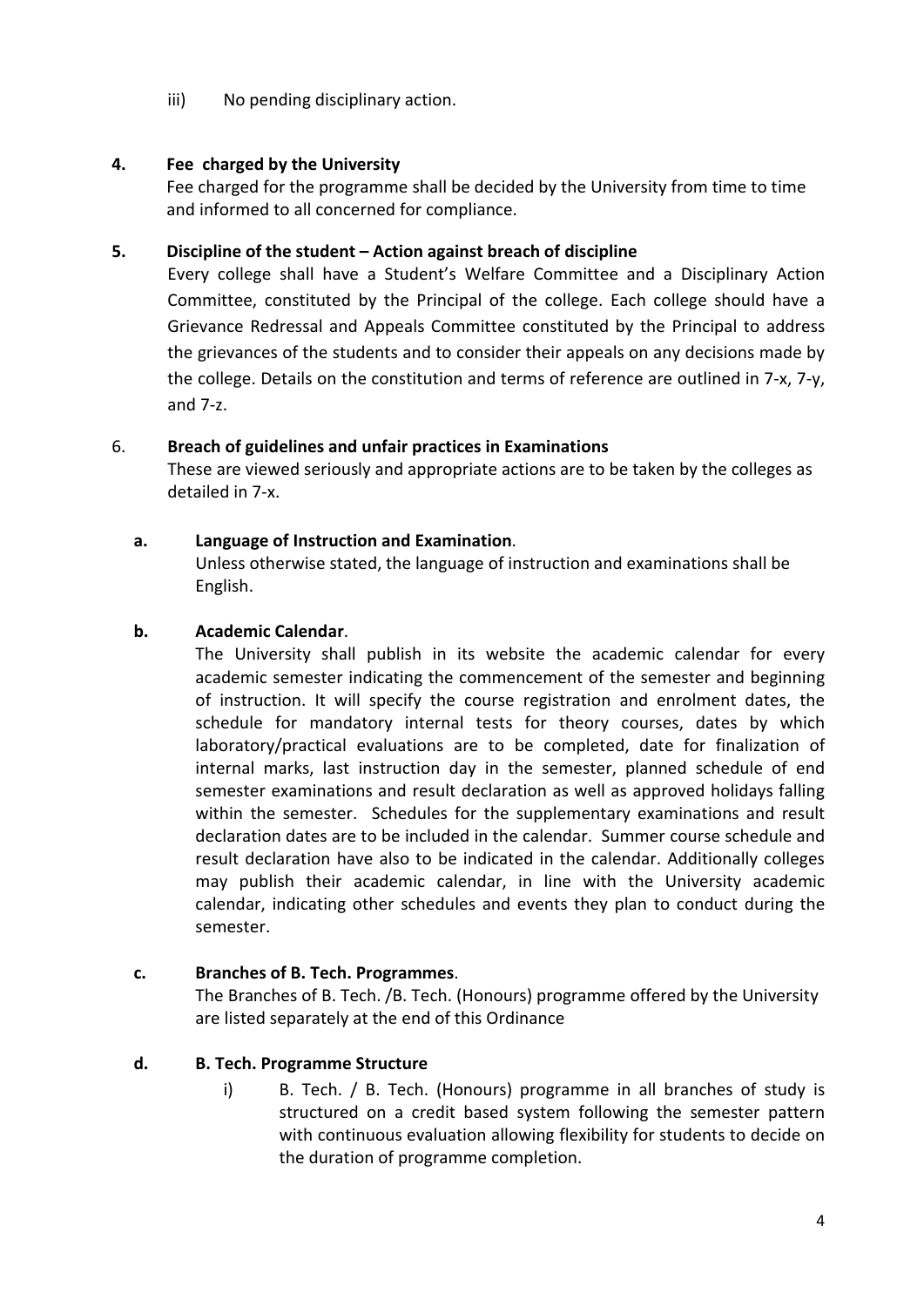- ii) The duration for the B. Tech. /B. Tech. (Honours) programme in all branches of study, will normally be 8 semesters.
- iii) The maximum duration shall be six academic years spanning 12 semesters.
- iv) Each semester shall have 72 instructional days, followed by end semester examinations.
- v) A student can opt for B.Tech. (Honours) at the end of the fourth semester.
- vi) The curriculum of any branch of the B. Tech. programme is designed to have a minimum of 180 academic credits and 2 additional pass/fail credits, for the award of the degree.
- vii) The University follows Credit System and Credits are apportioned among the following knowledge segments.

| B.Tech. Programme.               |               |                       |
|----------------------------------|---------------|-----------------------|
| Knowledge Segments               | Credits       |                       |
|                                  |               |                       |
| <b>Basic Sciences</b>            |               | 10 [8 Theory+ 2 Labs] |
| <b>Mathematics</b>               | 16            |                       |
| <b>Humanities</b>                | 9             |                       |
| <b>Basic Engineering</b>         | 29            | [25 Theory $+4$ Labs] |
| Professional Engineering         | 89            | $[80$ Theory +9 Labs  |
| Electives                        | 15            |                       |
| Seminar                          | 2             |                       |
| Comprehensive Viva               | $\mathcal{P}$ |                       |
| Design Project                   | 2             |                       |
| Project                          | 6             |                       |
| <b>Total Academic Credits:</b>   | 180           |                       |
| Student's Activities             |               | 2 [Audit-Pass/Fail]   |
| Total credits for B.Tech. Degree | 182           |                       |

Credits are assigned to courses based on the following general pattern.

One credit for each lecture hour per week for one semester One credit for each tutorial hour per week for one semester

One credit for each laboratory/ practical session of 2 or 3 hrs, per week for one semester

viii) In a semester normally up to six lecture based courses and three laboratory/practical courses, carrying a maximum credit of 26, could be offered.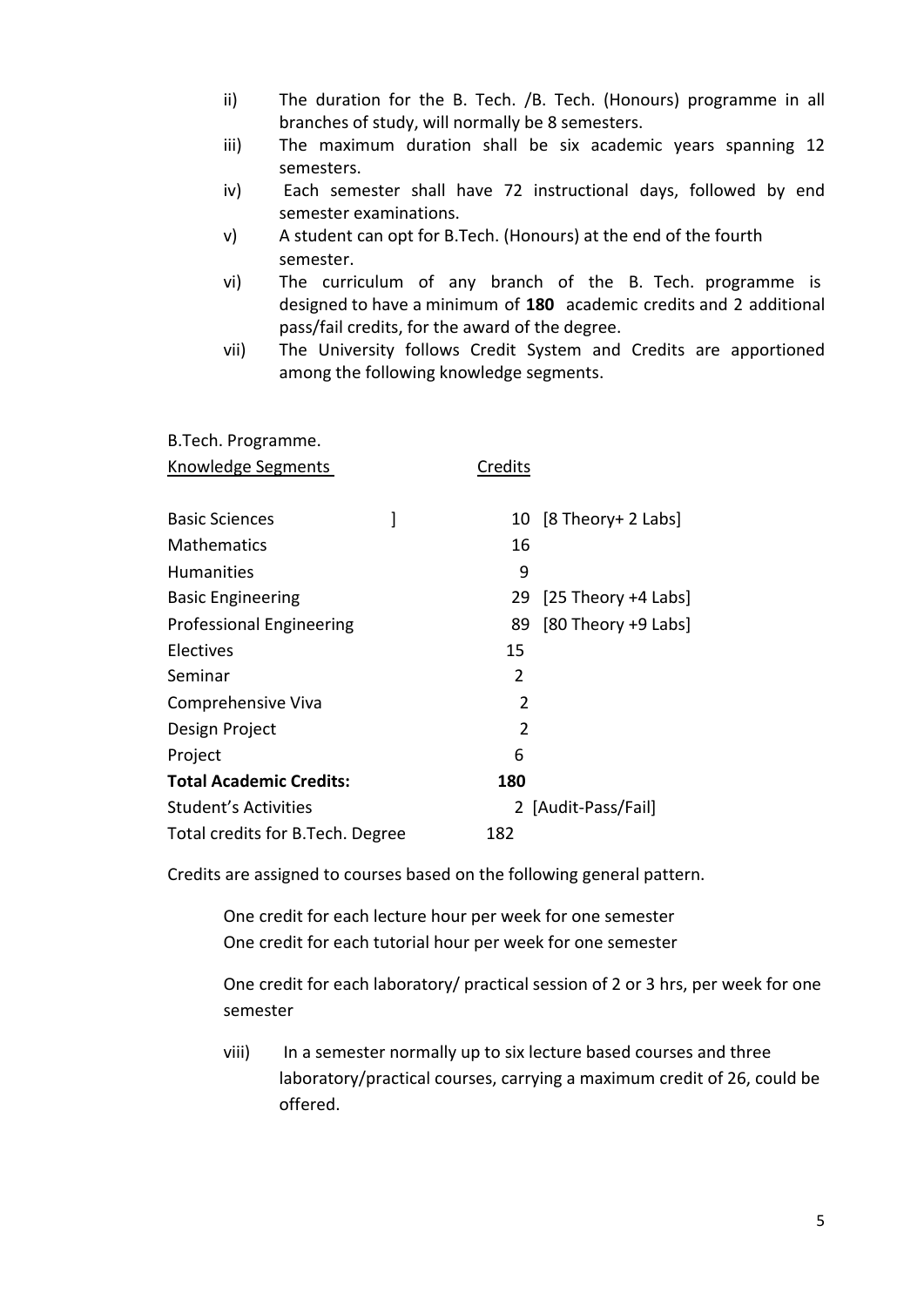- ix) University may allow students to transfer credits they have earned at other Universities and Academic Institutions, as per the guidelines given by the Academic Committee and approved by the Board of Governors.
- x) Student Activities Points:

To be an engineer capable of competing globally, in addition to technical knowledge and skills, students should develop excellent soft skills, nurture team work and leadership qualities and have an entrepreneurial and trail blazing outlook. To achieve this, in addition to academics, students are to actively engage in co-curricular and extracurricular activities. For such activities, points are allotted. On getting a minimum of 100 activity points the student passes the course and earns 2 credits which do not count for the CGPA but mandatory for the award of the degree. Listing of these activities and the maximum points that could be earned by engaging in them are given at the end of this document. Additional activities could be included in the list with the approval of the Academic Committee.

### e. Curriculum, List of Courses and Syllabi

- i) Every branch of study in the B.Tech., programme will have a curriculum, list of courses, syllabi and course plans approved by the Academic Committee of the University.
- ii) Courses are categorized as Core Theory (CT), Core Practice (CP) and Electives (EL).
- iii) Each course has a course number. Course number includes the offering department or knowledge segment code and a three digit number. Knowledge segment code is used when a course is offered by any one or more departments with the same course content and syllabus. Details on this are given under Rule, RU-1.

### f. Faculty Advisor/Counsellor

All students shall have faculty advisors whose role will be:- To guide and help students on academics To monitor their progress in academics and advise them To counsel them and hand-hold them in any difficulty

### g. Course Registration and Enrolment

It is mandatory for students to register for the courses they want to attend in a semester. Students admitted freshly to the first semester, are advised to register for all courses listed for the semester. However they do not have to enrol for the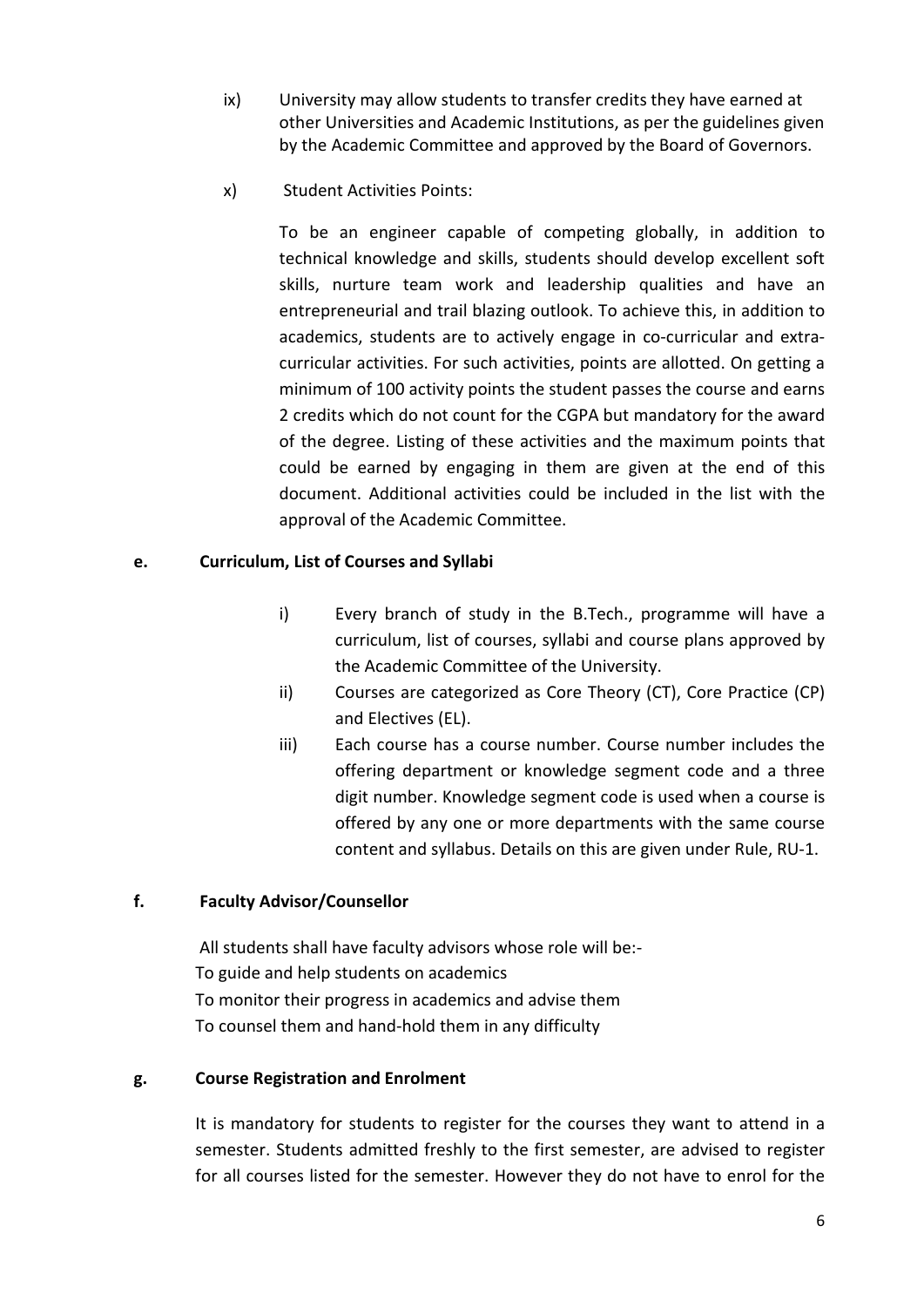semester. All other students are required to register at the end of the semester for the courses they desire to take in the coming semester. They have to enrol for these courses at the beginning of the new semester, based on the previous semester results. This allows them to make changes in the list of courses already registered for. Before enrolment, students should clear all dues including any fees to be paid and should not have any disciplinary issues pending. The dates for registration and enrolment will be given in the academic calendar. Any late registration or enrolment, allowed up to 7 working days from the stipulated date, will attract a late fee.

A student can withdraw from a course or substitute one already registered by another on valid reasons with the approval of the faculty advisor. However this has to be done within seven working days from the commencement of the semester. The maximum number of credits a student can register in a semester is limited to 26.

#### h. Course Completion and Earning of Credits

Students registered and later enrolled for a course have to attend the course regularly and meet the attendance rules of the university [RU-2] and appear for all the internal evaluation procedures for the completion of the course. Credits for the course are earned only on getting a pass grade in the composite evaluation.

#### i) Core courses, Prerequisites and Electives

All courses listed in the curriculum, other than the electives, are core courses. Earning credits in the core courses is mandatory for the B. Tech. degree. For electives, failure to earn credits does not necessarily require repeating the course. Instead another approved elective is permitted as a replacement course by the faculty advisor concerned. For some courses there could be a prerequisite course completion requirement for registration.

#### J) Summer Courses

Students who could not earn the required minimum credits at the end of the second or fourth semester have two options to continue with the studies. They may register again for the courses, when they are offered in the next academic year. However, there is also a provision to run summer courses in failed courses for these students who may register and attend the course and write the final examination. This provision is only for students who have got 45% or more in the internal evaluation for the courses they attended in the regular semester.

Students should have 75% attendance in the summer course to write the examination.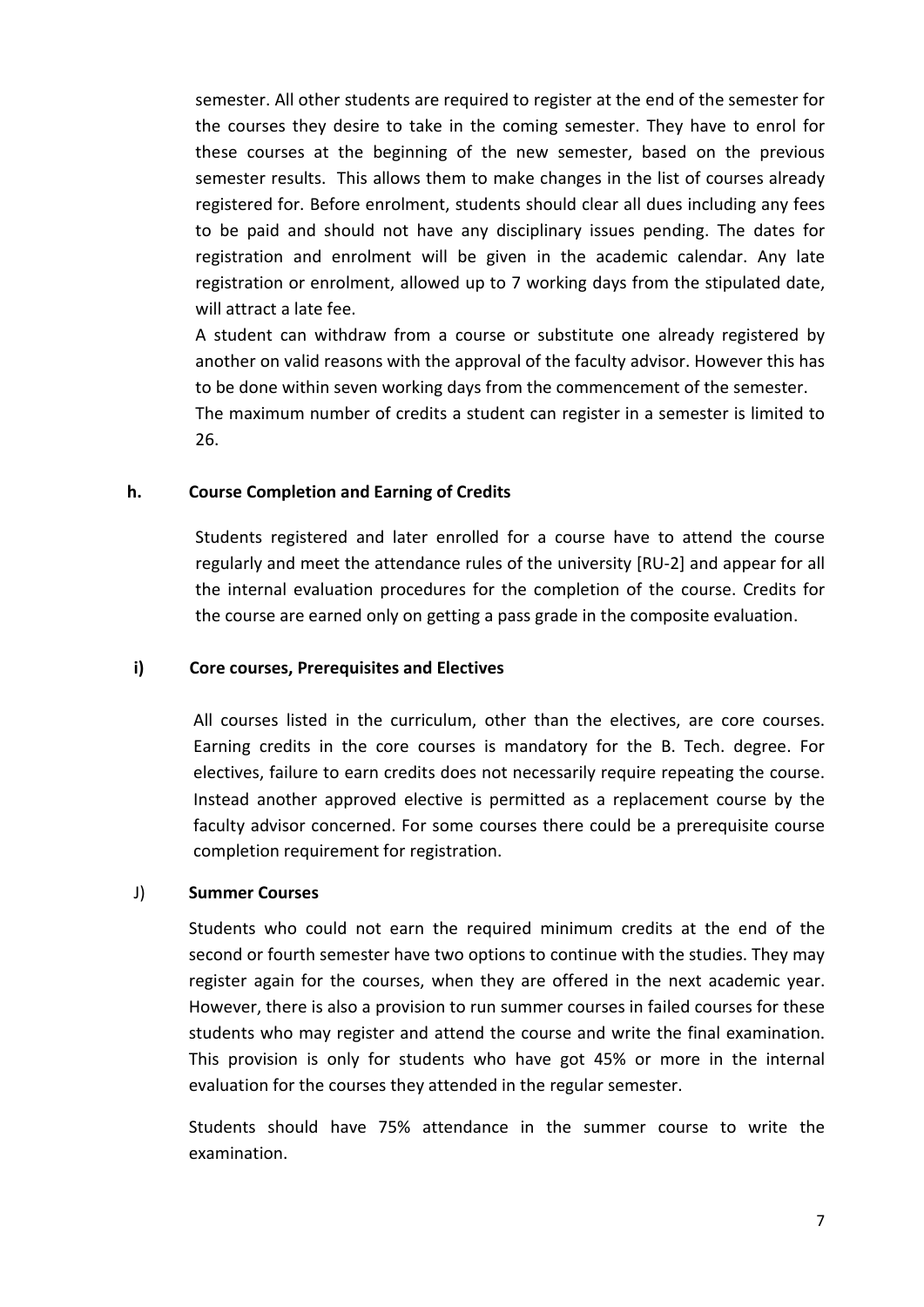For the final grading their internal evaluation marks obtained in the regular semester in which they had undergone the course shall be applicable. Summer courses are to be conducted for a minimum of 20 contact hours for each course. Summer courses are to be offered only at the end of the second and fourth semesters for the courses covered till that semester. They will be conducted either by all colleges or only by some, depending on the number of students registering for them. Details of summer courses planned will be announced by the colleges after the declaration of the even semester results. Final examination for summer courses will be conducted by the University. Based on the availability of faculty and the number of students opting for courses, it will be the prerogative of the colleges to decide on the summer courses to be offered.

#### Options for the fifth and higher semesters

For higher semesters, i.e., fifth semester onwards, summer courses are not offered. Failed students who have less than 45% marks in internal assessments have to register again for the course in the regular semester in which it is offered and complete the course as per the regulations and appear for the end semester examination. Failed students having 45% marks or more in internal assessments have the option to register again for the course as mentioned above or register only for the end semester examination without attending the course again. A separate registration format will be available for this. This option is available in all semesters.

#### k) Contact Courses

If a student has to earn credits only just for one course to qualify for the degree after completing eight semesters of study, the college concerned may offer a contact course on a written request by the student. The contact course is considered as fresh registration and is to be offered by the teacher concerned who shall conduct the internal evaluation procedures and allot the marks as per the regulations. Minimum contact hours for the course shall be 20. The final examination will be conducted by the college and shall be monitored by the external academic auditor. Question paper for the examination will be given by the Controller of Examination. No grade above C shall be given for a contact course.

### l) Academic Assessment/Evaluation

#### Academic Evaluation of Courses

 University follows a continuous academic evaluation procedure. Academic evaluation procedure and corresponding weights are as follows:-

a) For theory courses:  $-1/3^{rd}$  weightage for internal evaluation and  $2/3^{rd}$  for end semester examination.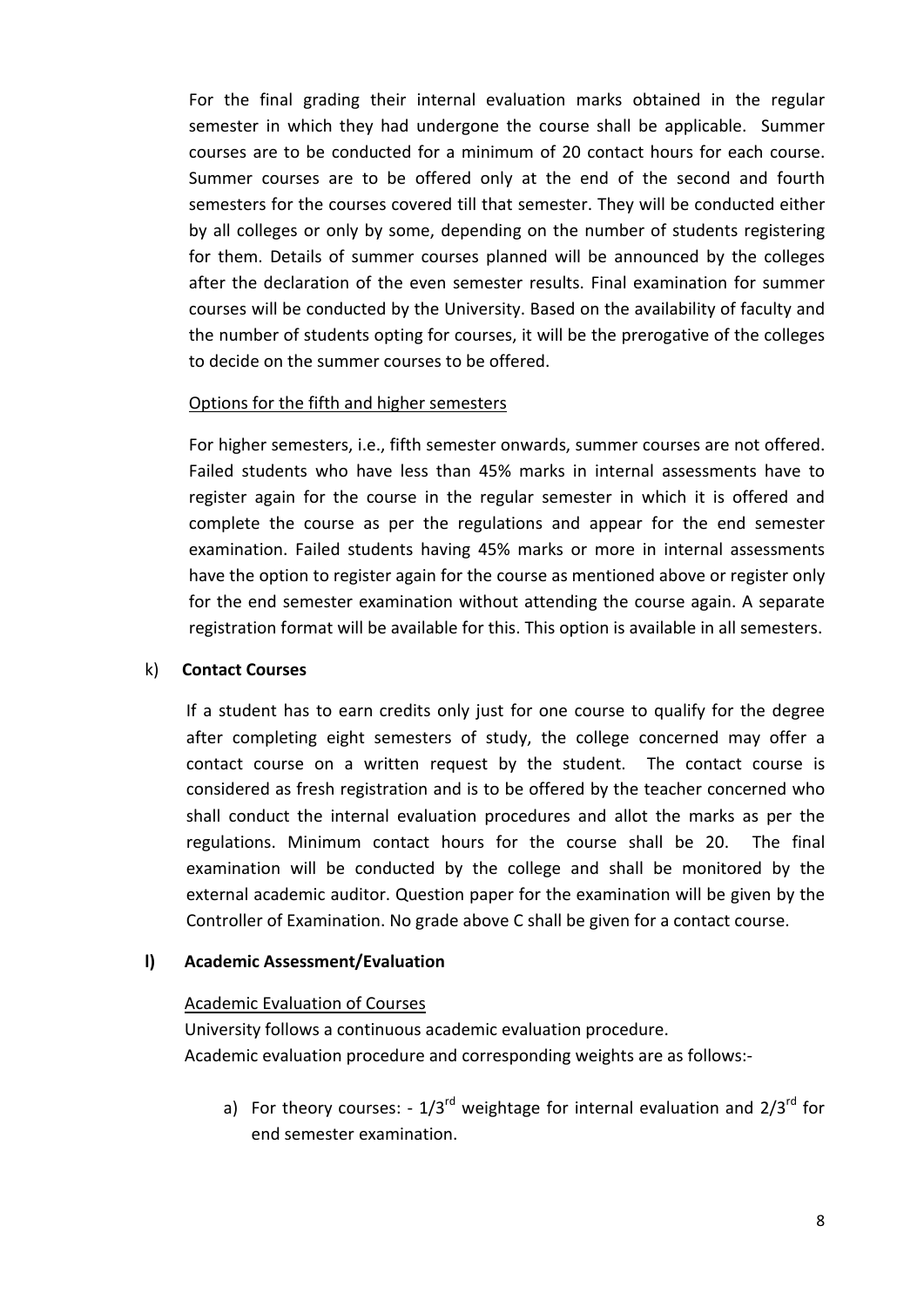For convenience, the maximum marks for internal evaluation and end semester examination for theory courses are fixed as 50 and 100 respectively.

Scheme of evaluation is as follows.

- i) Two internal tests each of 20 marks and of one hour duration. (Internally by the College)
- ii) Tutorials/Assignments/Mini Projects carrying 10 marks. (Internally by the College)
- iii) End Semester examination carrying 100 marks. (Conducted by the University)

All the above evaluations are mandatory requirements to earn credits.

Students who have missed either the first or the second test can register with the consent of the faculty and the Head of the Department (HOD) concerned for a retest which shall be conducted soon after the completion of the second test, but before the end semester examination. The re-test will cover both first and second test course plans. Those who have missed both the tests are not eligible to appear for the end semester examination.

However if one misses both tests due to medical reasons or other personal exigencies, based on genuine evidence, a single test of 2 hour duration for 40 marks will be conducted covering the whole syllabus, before the end semester examinations. Decision on this will be taken by the Principal and verified by the external academic auditor.

- b) For Laboratory /Practical /Workshop courses
	- i) Practical records /Outputs 60 marks (Internally by the College)
	- ii) Regular class Viva 10 marks (Internally by the College)
	- iii) Final written test/quiz 30 marks (Internally by the College)

All the above assessments are mandatory to earn credits. If not, the student has to complete the course/assessments during his free time in consultation with the faculty members. On completion of these, grades will be assigned. In case the Practical /Laboratory/Workshop courses are not completed in the semester, grade I (incomplete) will be awarded against the course and the final grade will be given only after the completion of the course/assessments.

### c) Comprehensive Examination

As students appear for placements from seventh semester onwards, comprehensive examination is to be completed in the sixth semester. This examination will be a written cum oral examination covering broadly all courses so far completed [RU-5].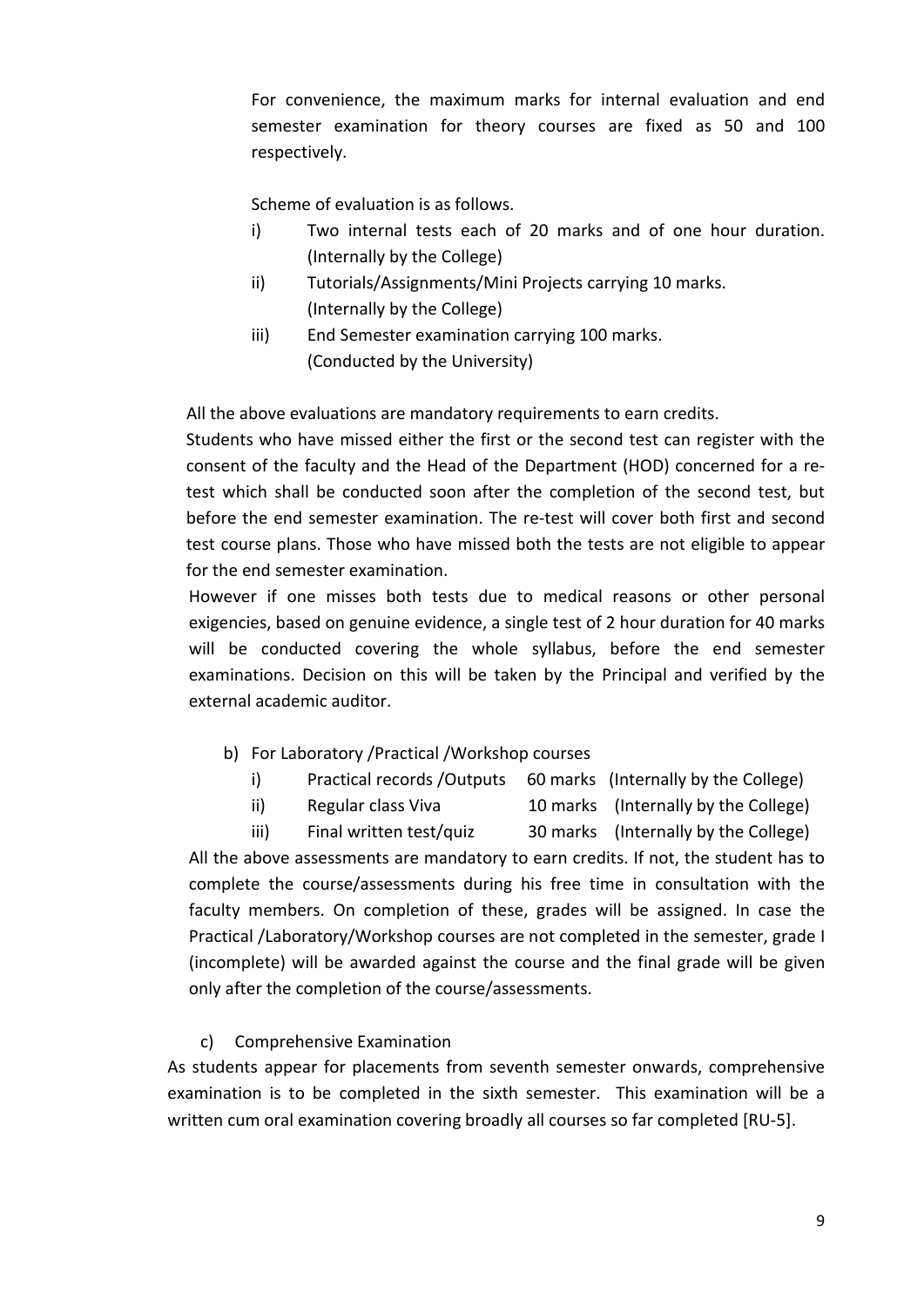# d) Seminar

Each student has to give a seminar on a professional topic of current interest in consultation with the faculty member in charge of the seminar in the Department. The seminar will be evaluated based on RU-6

## e) Design Project

Each student or a group of students has to take up a design project. The project topic could be arrived at in consultation with any faculty member in the department. The Evaluation of the project is to be done in two stages. Two project progress evaluations each carrying 20 marks and a final report evaluation and presentation of the project for 60 marks. The project supervisor and two other faculty members from the same or any other department, nominated by the Head of the Department form the evaluation board.

# f) Final Semester Project

Students, either individually or in a small batch not exceeding four, have to do a project approved by their faculty supervisor.

Evaluation scheme is given below:-

- i) Two progress assessments 20% by the faculty supervisor/s
	-
- 
- ii) Final Project Report 30% by the Assessment Board
- iii) Project presentation and Viva 50% by the Assessment Board

If the project work is not completed satisfactorily, the student has to put in more work and appear again for assessment on a specified date, not earlier than one month after the first evaluation. If the student fails in the project, a fresh registration for the project for one semester is mandatory.

The project assessment board shall consist of the following members.

Chairman: Head of the Department

Members: Project supervisor/s of the student

One faculty member from the Department

One faculty member from a sister Department

An external expert, either from an academic/research institute or industry

### m) Eligibility to Continue

A student has to earn a minimum number of credits in a semester to be eligible to register for the new courses offered in the next semester. In odd semesters if this requirement is not met, the student is to be forewarned and allowed to continue to the next even semester. However at the end of even semesters this requirement will be strictly implemented. Summer courses are offered to those who do not satisfy this norm after the  $2^{nd}$  as well as the  $4^{th}$  semesters. Students who do not meet this requirement are not permitted to register for new courses in the higher semesters. They have to register for the failed courses in normal semesters in which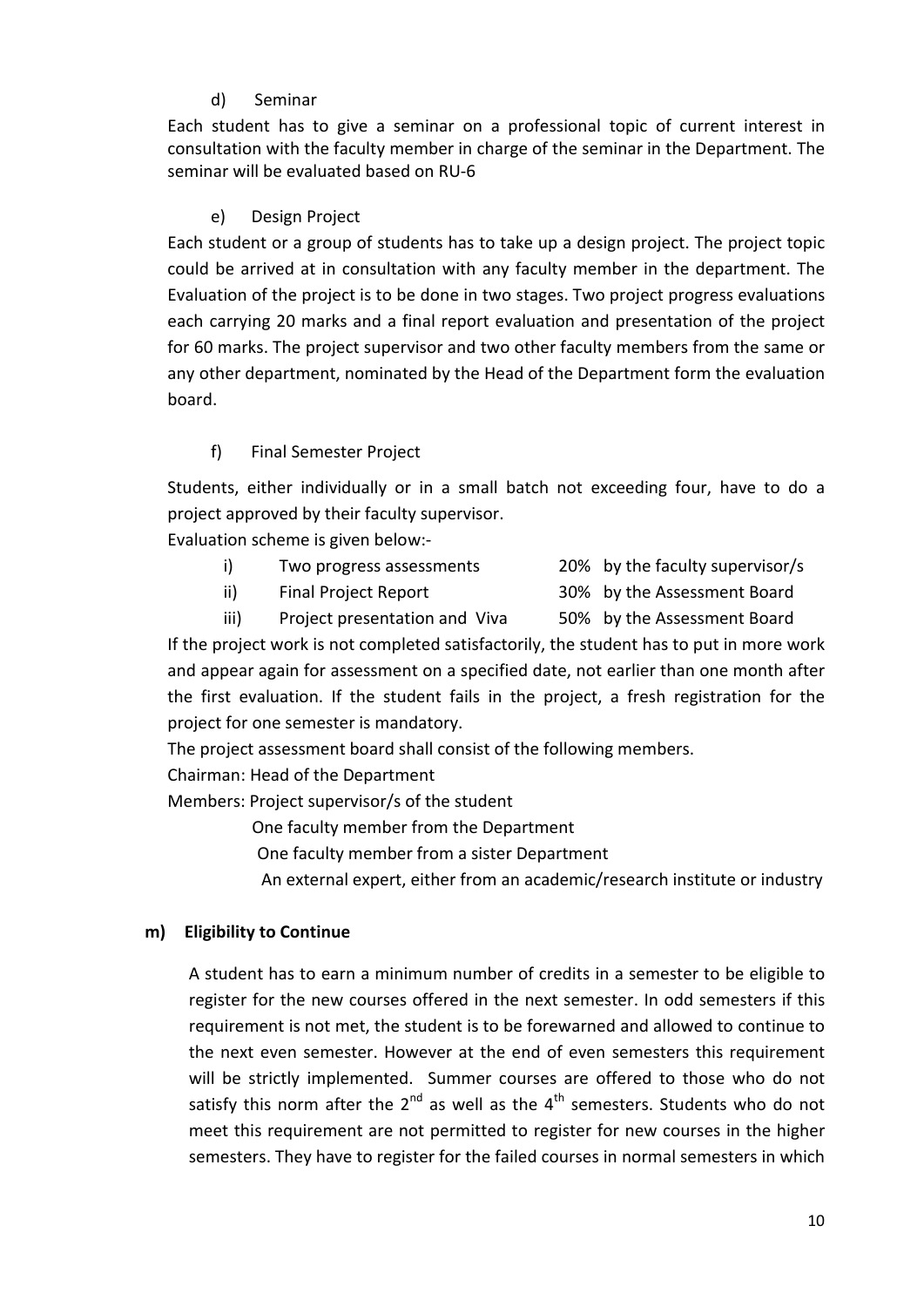they are offered subject to the limitations imposed by the ordinances and course timetable.

Action plan, for dealing with course arrears in theory courses at the end of each semester to continue with the programme, is given below. Faculty advisors shall monitor advice and support the students in this. Students should be informed about the minimum cumulative credits requirement to register for higher semester courses.

| Semester | Allotted | Cumulative | Minimum               |
|----------|----------|------------|-----------------------|
|          | Credits  | Credits    | cumulative credits    |
|          |          |            | required to register  |
|          |          |            | for courses in higher |
|          |          |            | semesters             |
| First    | 24       | 24         | Not insisted          |
| Second   | 23       | 47         | 35                    |
| Third    | 24       | 71         | Not insisted          |
| Fourth   | 23       | 94         | 80                    |
| Fifth    | 23       | 117        | Not insisted          |
| Sixth    | 23       | 140        | 126                   |
| Seventh  | 22       | 162        | Not insisted          |
| Eighth   | 18       | 180        |                       |

Eligibility Criteria for Registering for Higher Semester Courses

### n) Course Committees and Class Committees

These committees are to be in place in each college affiliated to the University.

a) Course Committee

This is for common courses (electives are excluded) offered to students admitted for the B. Tech. programme irrespective of their branch of study. Each of such courses will have a course committee constituted by the Principal of the college.

The chairman of the course committee shall be a senior faculty member not offering the course.

Members:-

- i) All teachers offering the course.
- ii) Four student representatives nominated by the Principal.
- b) Class Committee

Beginning from the third semester, all branches of study will have class committees for every semester constituted by the respective Heads of Departments.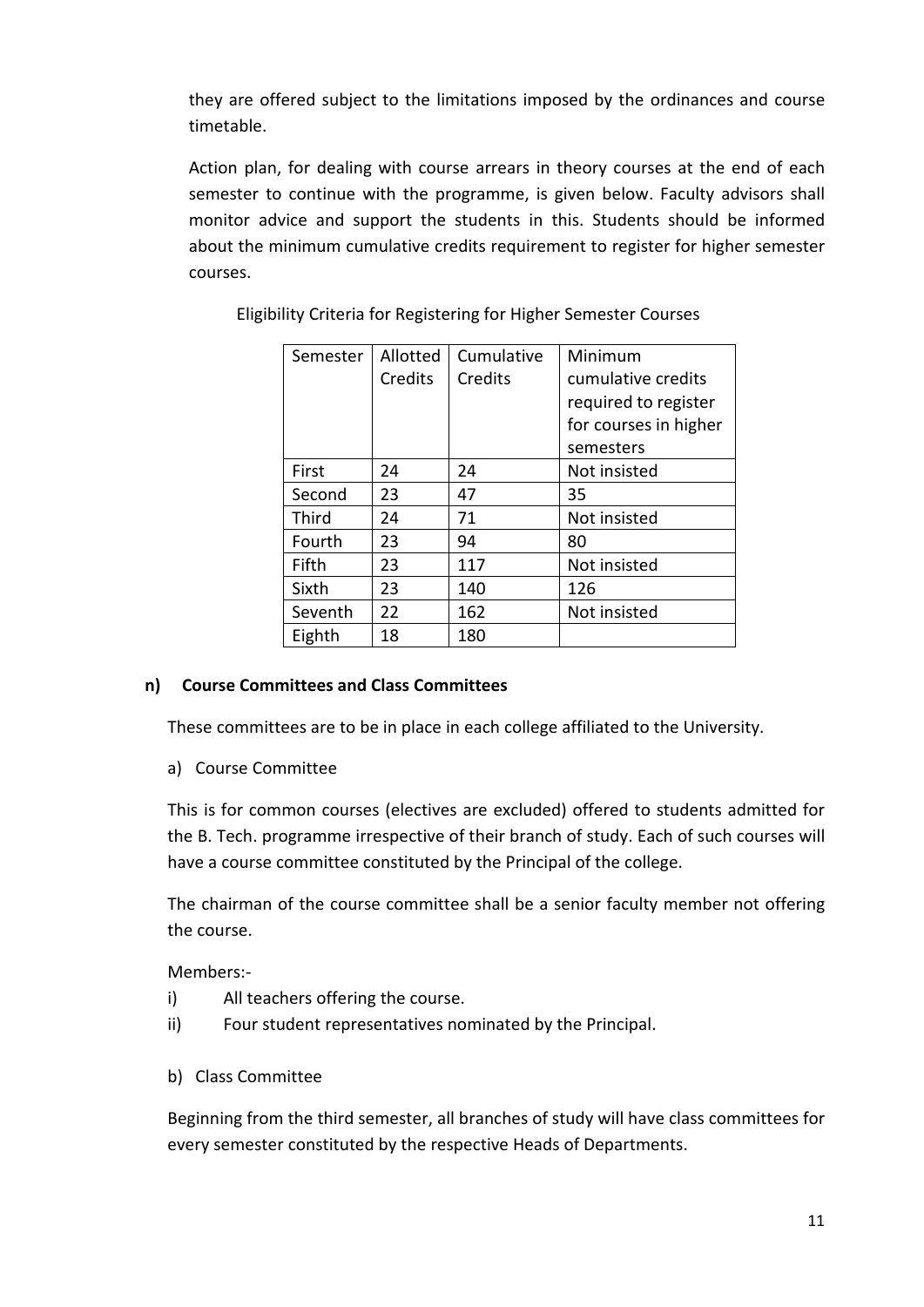The chairman of the committee shall be a senior faculty member who does not offer any course during that semester.

# Members:-

- i) All faculty members teaching courses in that semester.
- ii) Two student representatives nominated by the head of the Department.

The course committees and class committees shall meet at least thrice in a semester – the first at the beginning of the semester, the second and the third after the first and the second internal tests respectively. Both committees should monitor the conduct of the courses, adherence to the course plan and time schedule, completion of the syllabus, standards of internal tests, evaluation process and difficulties faced by the students and take suitable remedial actions at the appropriate time. At the end of the semester, the committee should meet without student representatives to review the conduct of the course and finalize the internal assessment marks and approve them.

### o) Eligibility for writing the end semester examination and for grading

Students with 45% or more marks in internal assessment in a course shall only be permitted to write the end semester examination in that course. Those with less than 45% internal marks shall be awarded FE grade and have to register for the course again.

A student should have a minimum of 45% marks in the end semester examination to be eligible for grading in a course. Otherwise he/she will be considered to have failed in the course and an F grade will be awarded.

Internal marks given to the students who got 45% marks or more in the end semester examination shall be regulated in line with the end semester examination performance. Internal mark percentage shall not exceed 25% over the end semester mark %.

(For example if the end semester mark % is 45, then the maximum internal mark % is to be  $45+25 = 70$  %.)

In case the student writes the supplementary examination, the mark got in that will be taken into consideration for regulating the internal marks.

Those who have more than 45% marks in the end semester examination are awarded the grade based on both internal assessment and end semester examination marks. A student earns credits for a course if the grade is P or above.

### p) Award of Grades

Grading is based on the % marks obtained by the student in a course, as given in 7q. The grade card will only give the grades against the courses the student has registered.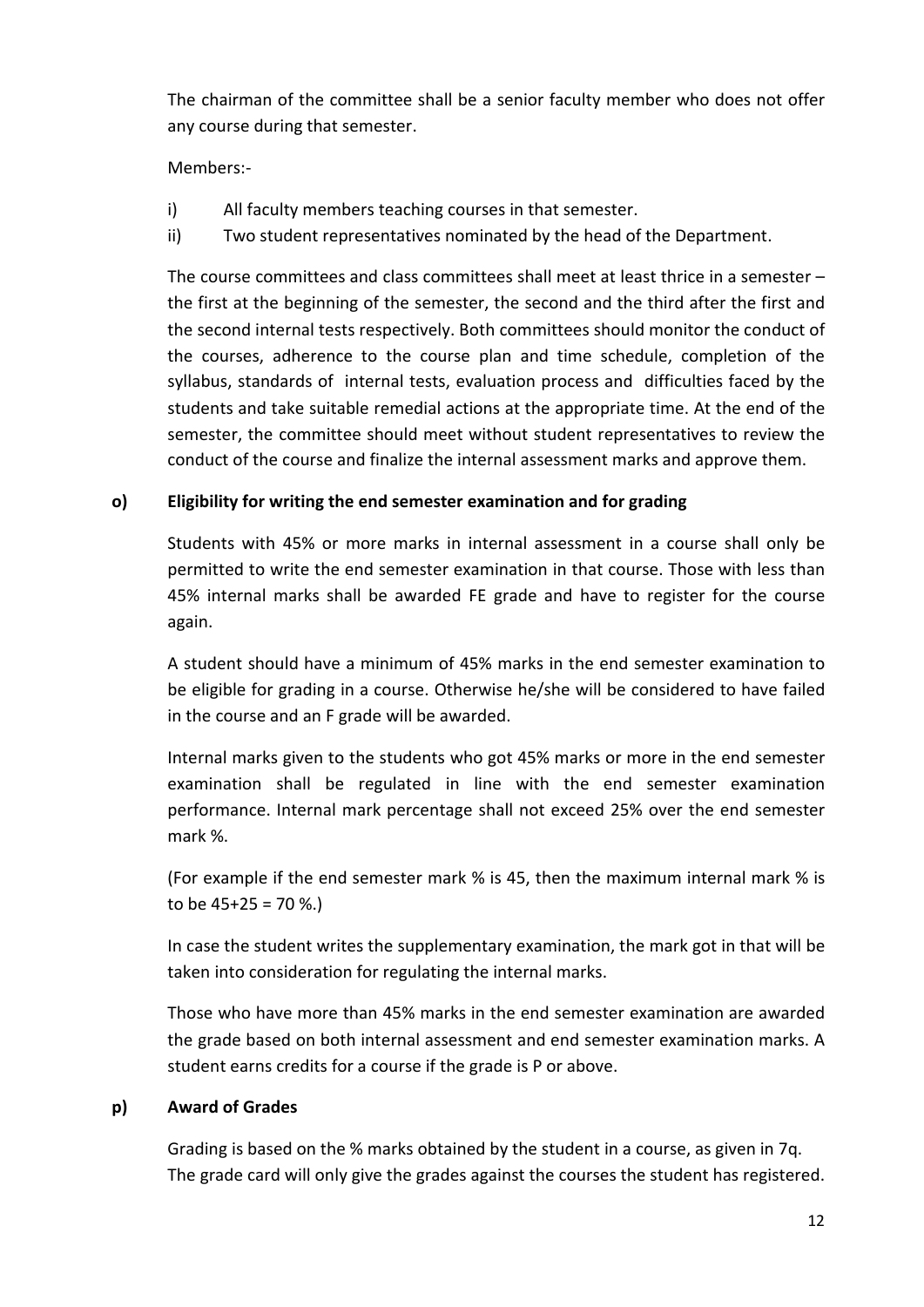Semester grade card will give the grade for each registered course, Semester Grade Point Average (SGPA) for the semester as well as Cumulative Grade Point Average (CGPA).

# q) Grades and Grade Points

Grades and Grade Points as per UGC guidelines is to be followed by the University

| Grades |                 | Grade Point (GP) | % of Total Marks obtained in the course  |
|--------|-----------------|------------------|------------------------------------------|
| 0      | (Outstanding)   | 10               | 90% and above                            |
| $A^+$  | (Excellent)     | 9                | 85% and above but less than 90%          |
| A      | (Very Good)     | 8                | 80% and above but less than 85%          |
| $B^+$  | (Good)          | 7                | 70% and above but less than 80%          |
| B      | (Above Average) | 6                | 60% and above but less than 70%          |
| C      | (Average)       | 5                | 50% and above but less than 60%          |
| P      | (Pass)          | 4                | 45% and above but less than 50%          |
| F      | (Fail)          | 0                | Less than 45%                            |
| FF.    |                 | 0                | Failed due to eligibility criteria [7-o] |
|        |                 |                  | Course Incomplete                        |

SGPA and CGPA are calculated based on the above grading norms and are explained at the end of this document.

### r) Academic Auditing

The University shall have a detailed academic auditing procedure in place comprising of an internal academic auditing cell within the colleges and an external academic auditing for each college. The internal academic auditing cell in each college shall oversee and monitor all the academic activities including all internal evaluations and examinations. This cell is to prepare academic audit statements for each semester at regular intervals. These reports are to be presented to the external academic auditor approved by the University, who will use it as a reference for his independent auditing and for the final report to the University.

Academic auditing shall cover:-

- i) Course delivery covering syllabus, adherence to course plan, quality of question papers for internal examinations, internal evaluation, laboratory experiments, practical assignments, mini projects and conduct of practical classes and their evaluation.
- ii) Co-curricular and Extra-curricular activities available for students, their organization and the mechanism of monitoring of activities points earned by the students.
- iii) Academic functioning of the college encompassing students, faculty and college administration covering punctuality, attendance, discipline, academic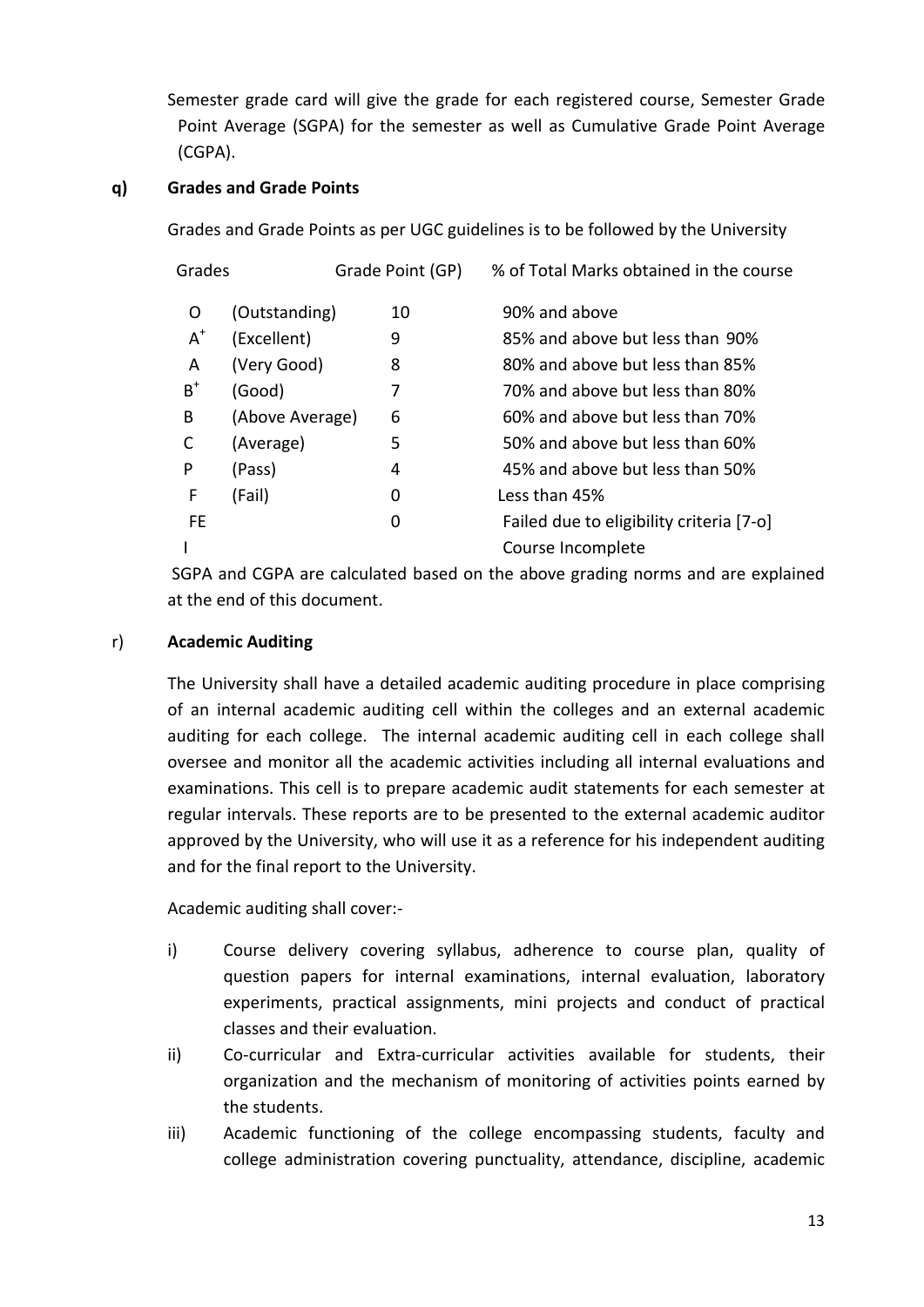environment, academic accountability, academic achievements and benchmarking.

#### s) Break of Study

A student may break study for a maximum duration of two semesters, preferably in one academic year, to initiate start-up ventures, product development etc. This is however permitted only on successfully completing the courses listed out in the first four semesters. Request for this with ample evidence to the seriousness of the venture should be forwarded to the college principal for approval. [RU-3]

Break of study on serious health reasons is also permitted with the approval of the college Principal. [RU-3]

All such cases of break of study are to be reported to the University. In both the cases, the maximum duration for completing the B. Tech. programme will still be twelve semesters.

#### t) Revaluation and Grade Improvement

There is no provision for revaluation of the end semester answer books or for improving the grade.

However, the student is permitted to check the answer books of the end semester examination after the results are declared. Any discrepancy in evaluation could be brought to the notice of the teacher concerned who will initiate appropriate action on this. The decision of the Controller of Examination shall be final on this.

#### u) Grade Cards

Students who have written the end semester examination will be given the grade cards for the registered courses, in every semester by the respective colleges. On earning the required credits for the degree, a consolidated grade sheet for the B. Tech programme will be given by the University.

#### v) B. Tech Degree

B.Tech. degree will not have any classifications like distinction or first class.

#### w) B. Tech. (Honours)

Accredited departments in institutions, having at least two post graduate programmes, may offer B. Tech. (Honours). It should be noted that students with a CGPA above 8 at the end of the fourth semester and having no credit arrears only are eligible for this option. As only selected institutions may have this provision, students cannot demand this or move later to an institute where this is available. Students have to earn 12 additional credits to get B. Tech (Honours). Furthermore their CGPA at the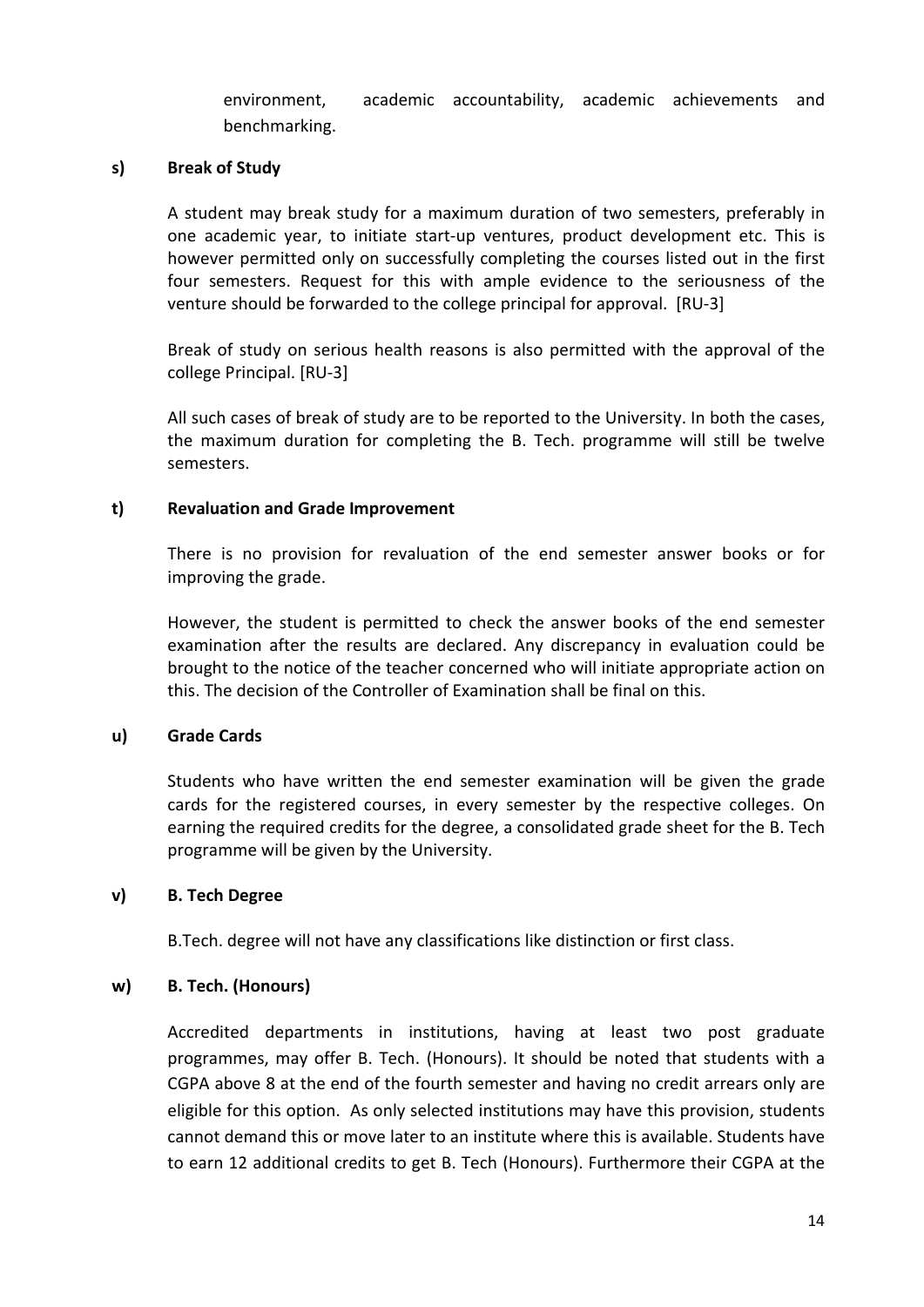end of the programme should be 8 or higher. Those who opted for B. Tech (Honours) but unable to earn the required additional credits in 8 semesters or whose final CGPA is less than 8 shall automatically fall back to the B. Tech. programme. However, additional course credits and the grades thus far earned by them will be shown in the grade card but not included for the CGPA.

#### x) Academic Discipline and Malpractices in Examinations

Every student is required to observe discipline and decorous behaviour.

Any act of indiscipline, misbehaviour and unfair practice in examinations will be referred to the Disciplinary Action Committee (DAC). Malpractices in examinations shall be viewed seriously and any such incident observed or reported by a faculty member or an invigilator associated with the examinations shall be reported to the Principal who in turn shall refer it to DAC. On the basis of the report and evidence available or gathered, DAC shall immediately initiate an enquiry giving the concerned student a chance to explain his/her case. Based on this the committee shall recommend the course of action in line with the guidelines formulated for this by the Controller of Examination of the University and forward it to the Principal for action.

Actions are to be based on the severity of the offence and are to be dealt with, on a course basis. Guidelines on this shall be given by the Controller of Examination which is to be followed by the Disciplinary Action Committee of the college.

The student may appeal to the Grievances and Appeals Committee for a relook on the matter. Based on the committee's report, the Principal shall take a final decision on the matter.

DAC shall be headed by a department head and shall have three other faculty members drawn from different departments as members. In case of malpractices in end semester examinations, the report given by the college DAC and the action taken by the Principal shall be intimated to the Controller of Examination of the University

### y) Student's Welfare Committee

Every college shall have a Student's Welfare Committee, constituted by the Principal of the college. This committee shall have at least three faculty members as members and the chairman shall be a senior faculty member in the rank of a Professor. This committee is entrusted with the task of looking after the welfare of the students by taking appropriate steps with the concurrence of the principal.

### z) Grievances and Appeals Committee

Each college should have a Grievances Redress Committee constituted by the Principal to address the grievances of the students and to consider their appeals on any decisions made by the college. This committee consisting of at least three faculty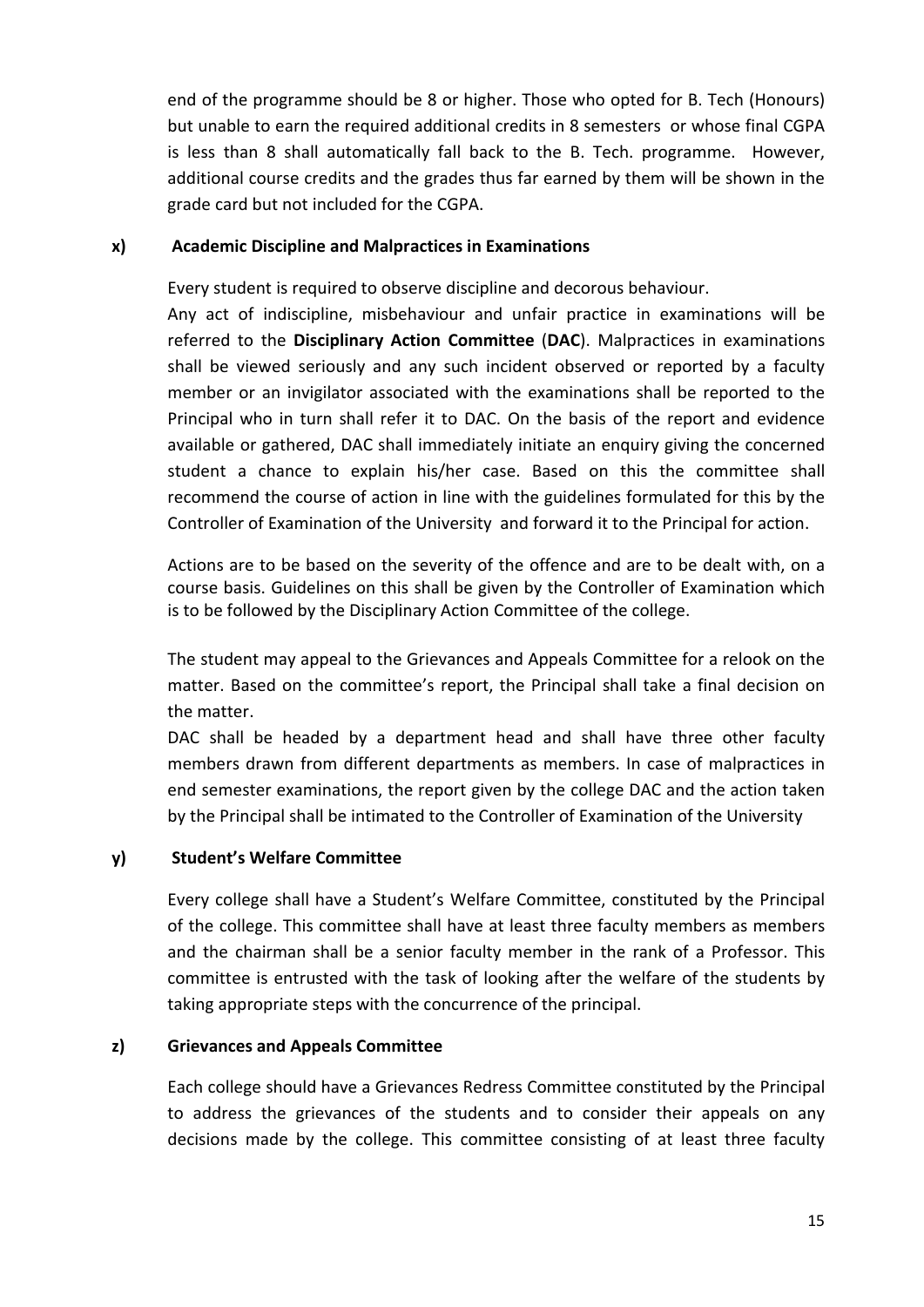members and chaired by a senior professor shall look into student's grievances and appeals and give its recommendations to the Principal for action.

### 8) Amendment to Ordinance/ Regulations/Rules

Notwithstanding all that has been stated above, the University has the right to modify any of the above Ordinance/Rules/regulations from time to time.

#### RULES:

#### RU-1 Course Code and Course Number

Each course is identified by a course code and a three digit number. The two letter code refers to the department offering the course or the knowledge segment of the course. The knowledge segment code is used when the course is to be offered by different departments either individually or together but having the same syllabus and course plan.

Course Number: MA 101 - This refers to a course in Mathematics with the course number 101.

Course Number: BE 102 - This refers to a course in Basic Engineering.

Course Number is a three digit number and the first digit refers to the Academic year in which the course is normally offered, i.e. 1, 2, 3, or 4 for the B. Tech. Programme of four year duration. Of the other two digits, the last digit identifies whether the course is offered normally in the odd (odd number), even (even number) or in both the semesters (zero). The middle number could be any digit.

MA 101 is a course in Mathematics offered in the first semester. EE 344 is a course in Electrical Engineering offered in the sixth semester. PH 110 is a course in Physics offered both the first and second semesters. BE 102 is a course in Basic Engineering offered by one or many departments.

These course numbers are to be given in the curriculum and syllabi.

#### RU-2 Attendance

Attendance is marked for each course. While 75% attendance is mandatory for writing the end semester examination in that course, students are expected to have 100% attendance. However under unavoidable circumstances students are permitted to take leave. Leave is normally sanctioned for any approved activity taken up by students outside the college covering sports and other extracurricular activities. Leave is also permitted on medical grounds or on personal exigencies. Leave of absence for all these is limited to 25% of the academic contact hours for the course.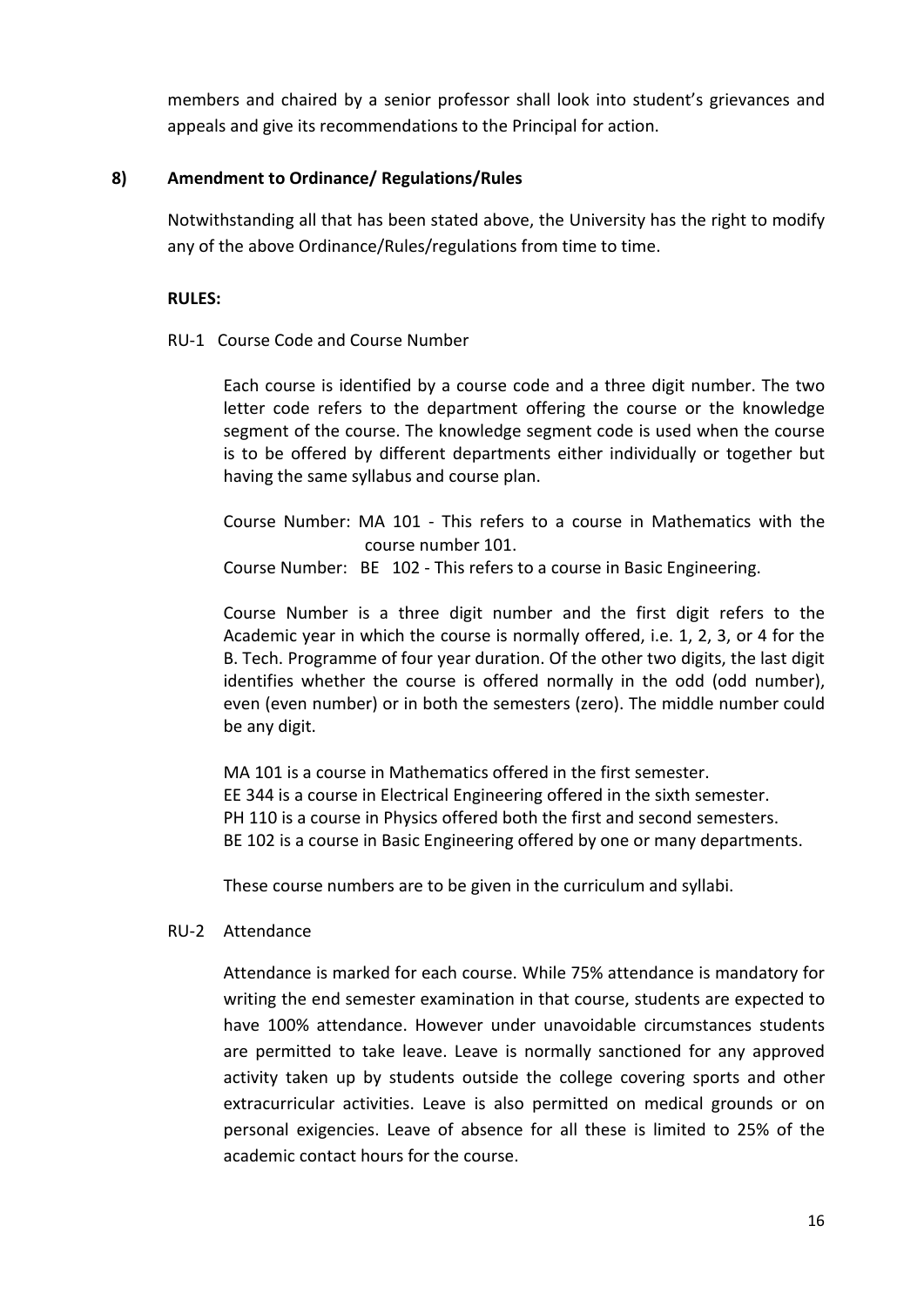In case of long illness or major personal tragedies/contingencies the college Principal can relax the minimum attendance requirement to 60%, to write the end semester examination. This is permitted for one or more courses registered in the semester. Principal shall keep all records which led to his decision on attendance, for verification by the Academic Auditor. However this concession is applicable only to any two semesters during the entire programme. In case of prolonged illness, break of study is permitted as per RU-3.

#### RU-3 Break of Study

A student is permitted to have a break of study.

- i) In case of accident or serious illness needing prolonged hospitalization and rest.
- ii) In case the student has a bright idea and would like to initiate a start-up venture or develop a new product.
- iii) In case of any personal reasons that need a break in study.

For break of study due to illness, student should submit all necessary medical reports together with the recommendation of the doctor treating him giving definite reasons for break of study and its duration. Before joining back the student should submit the fitness certificate from the doctor who treated him.

Students who want to initiate a start-up venture or a product development, have to submit a project report, clearly indicating the purpose, action plan, technical details, funding details and future plans to the college Principal. The Principal shall evaluate the proposal by constituting an expert team consisting of a technocrat and a bank executive and take an appropriate decision based on the team's recommendation. In the semester system followed by the University, break of study for an academic year is preferred over a semester break.

Students who want a break in study due to personal reasons shall convince the Principal on the genuine need for it by giving authentic evidence for the same.

#### RU-4 Leave of Absence

Students who want to take leave under RU2 have to submit a leave letter to the teacher conducting the course. This letter is to be forwarded to the Head of the Department with recommendation of the teacher indicating the total leave of absence the student has so far availed. Leave is to be sanctioned by the Head of the Department. For medical leave over three days, medical certificate indicating the need for leave is required. After any medical leave exceeding five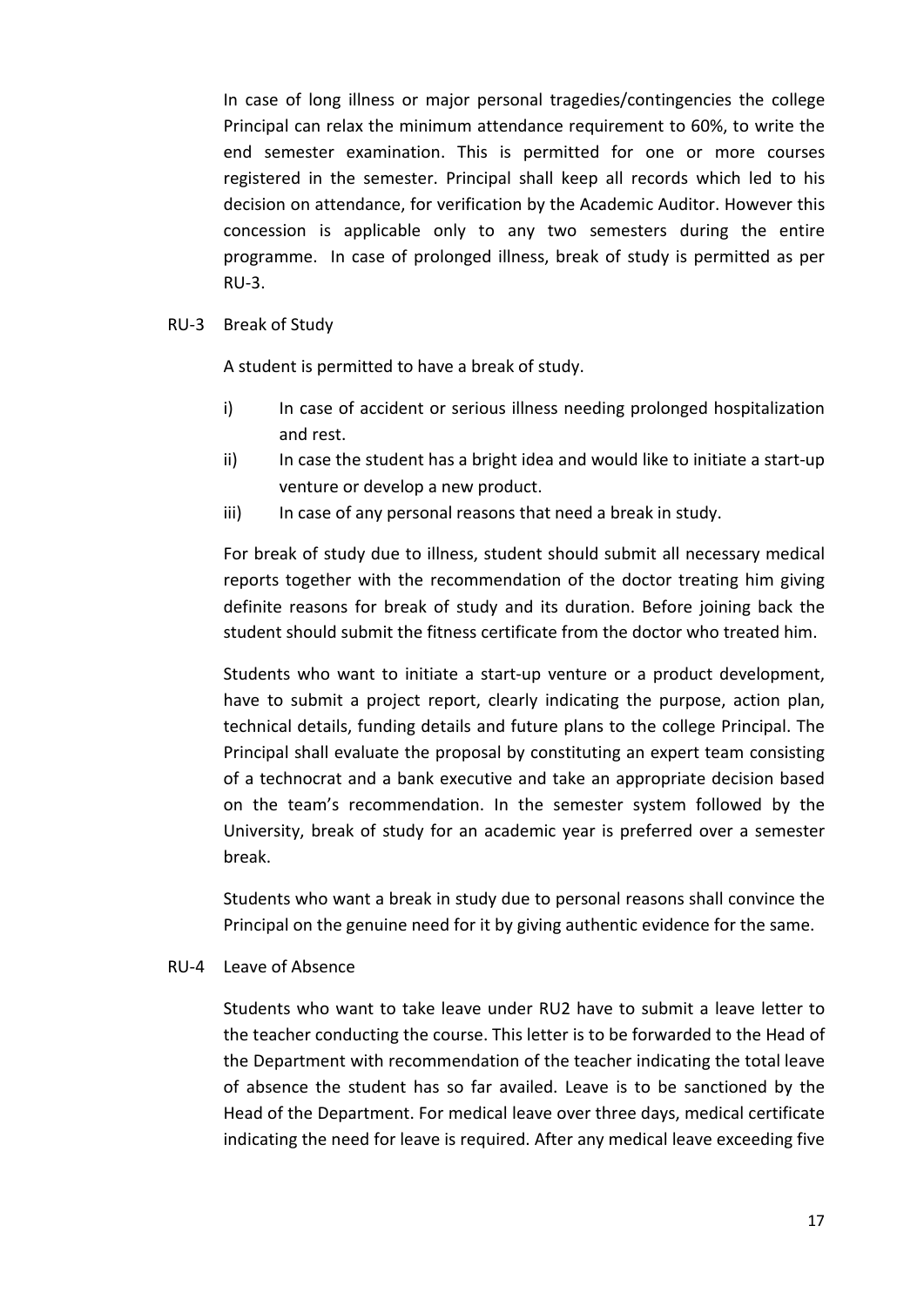instruction days, on rejoining, the student has to produce the fitness certificate given by the doctor.

#### RU-5 Comprehensive Examination

This examination consists of two parts. Part one a written test and the other an oral one.

The written examination shall be objective type of 1 hour duration and shall have 50 marks and is to be conducted by the concerned department. Chairman of the oral examination board shall be a senior faculty in the department and the members include two other faculty members of the department and an external expert from another academic institute or an industry. Oral examination shall carry 50 marks. Comprehensive examination may be conducted any time during the  $6<sup>th</sup>$  semester with sufficient notice given to the students.

#### RU-6 Seminar

Students have to prepare a detailed report on the topic of the seminar and submit it to the teacher concerned. The seminar is to be of 20 minutes duration with another 5 minutes given for questions and answers. All students in the class have to attend the seminar without fail. Evaluation will be based on the report, seminar presentation as well as on the ability of the student to answer the questions put forward. Faculty member in charge of the seminar and another faculty member in the department nominated by the Head of the Department are the evaluators for the seminar. Distribution of marks for the seminar is as follows.

Marks for the report: 30% Presentation: 40% Ability to answer questions on the topic: 30%

#### RU-7 Ragging

Ragging of any nature is a criminal and non-bailable offence. Involvement in ragging shall lead to stringent punishment, including imprisonment as per the law of the land. A student, whose involvement in ragging is established, shall be summarily dismissed from the college. Each student of the Institute, along with his/her parent, is required to give an undertaking in this regard and the same is to be submitted at the time of registration.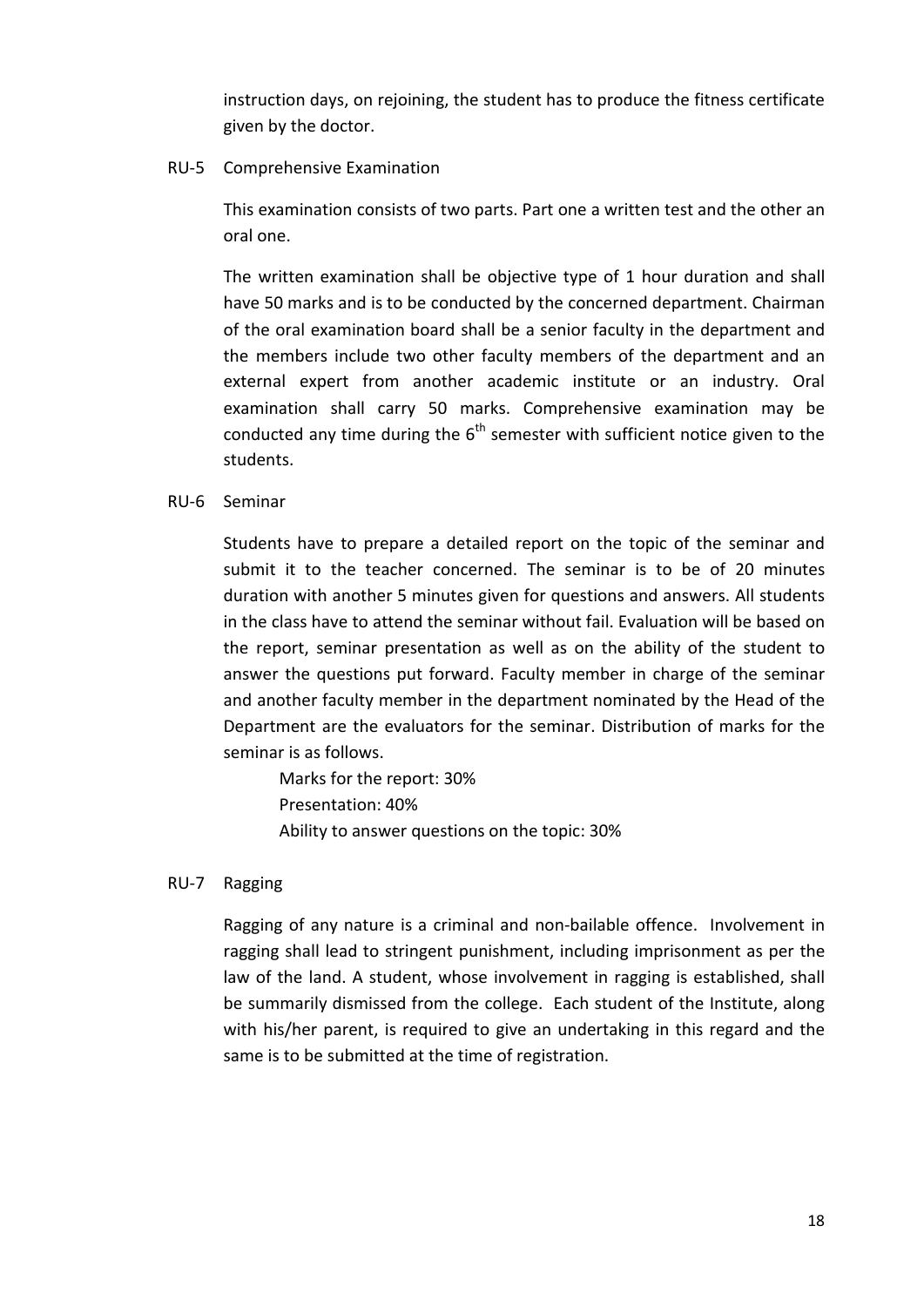### Addendum:-

## 1. Calculation of SGPA/CGPA

Semester Grade Point Average (SGPA) and Cumulative Grade Point Average (CGPA) are calculated as follows.

SGPA =  $\Sigma$ (C<sub>i</sub>×GP<sub>i</sub>)/ΣC<sub>i</sub> where C<sub>i</sub> is the credit assigned for a course and GP<sub>i</sub> is the grade point for that course. Summation is done for all courses registered by the student in the semester. Here the failed courses are also accounted.

CGPA =  $\Sigma$ (C<sub>i</sub>×GP<sub>i</sub>)/ΣC<sub>i</sub> where C<sub>i</sub> is the credit assigned for a course and GP<sub>i</sub> is the grade point for that course. Summation is done for all courses registered by the student during all the semesters for which the CGPA is needed. Here the failed courses are also accounted. CGPA of all courses passed may also be given.

CGPA for the B. Tech programme is arrived at by considering all course credits that are needed for the degree and their respective grade points.

# 2. Student Activity Points

Activities that a student can engage in and the maximum quantum of points that can be earned from them are listed below.

# i) National Level Activities

| Code            | Name of activity                                                               | Max. Activity Points | <b>Minimum Duration</b> |
|-----------------|--------------------------------------------------------------------------------|----------------------|-------------------------|
| NA1             | <b>NSO</b>                                                                     | 70                   | <b>Two Semesters</b>    |
| NA <sub>2</sub> | <b>NCC</b>                                                                     | 70                   | <b>Two Semesters</b>    |
| NA3             | <b>NSS</b>                                                                     | 70                   | <b>Two Semesters</b>    |
| ii)             | <b>College Level Activities</b>                                                |                      |                         |
| CA <sub>1</sub> | Active Member/Office bearer<br>of Professional Societies<br>(Student Chapters) | 30/40                | <b>Four Semesters</b>   |
| CA <sub>2</sub> | <b>Elected Office bearer</b><br>of Student forums                              | 30                   | Two semesters           |
| CA <sub>3</sub> | Member/Captain-                                                                |                      |                         |
|                 | College Athletic/ Games teams                                                  | 20/30                | <b>Two Semesters</b>    |
| CA <sub>3</sub> | <b>Executive Member of</b><br><b>Student Clubs</b>                             | 20                   | <b>Two Semesters</b>    |
| CA4             | Volunteer for important<br>College functions                                   | 20                   | <b>Two Semesters</b>    |
| CA <sub>5</sub> | Committee member/ Organizer of 20/30<br>Tech Fest/Cultural Fest/<br>Conference |                      | <b>Two Semesters</b>    |